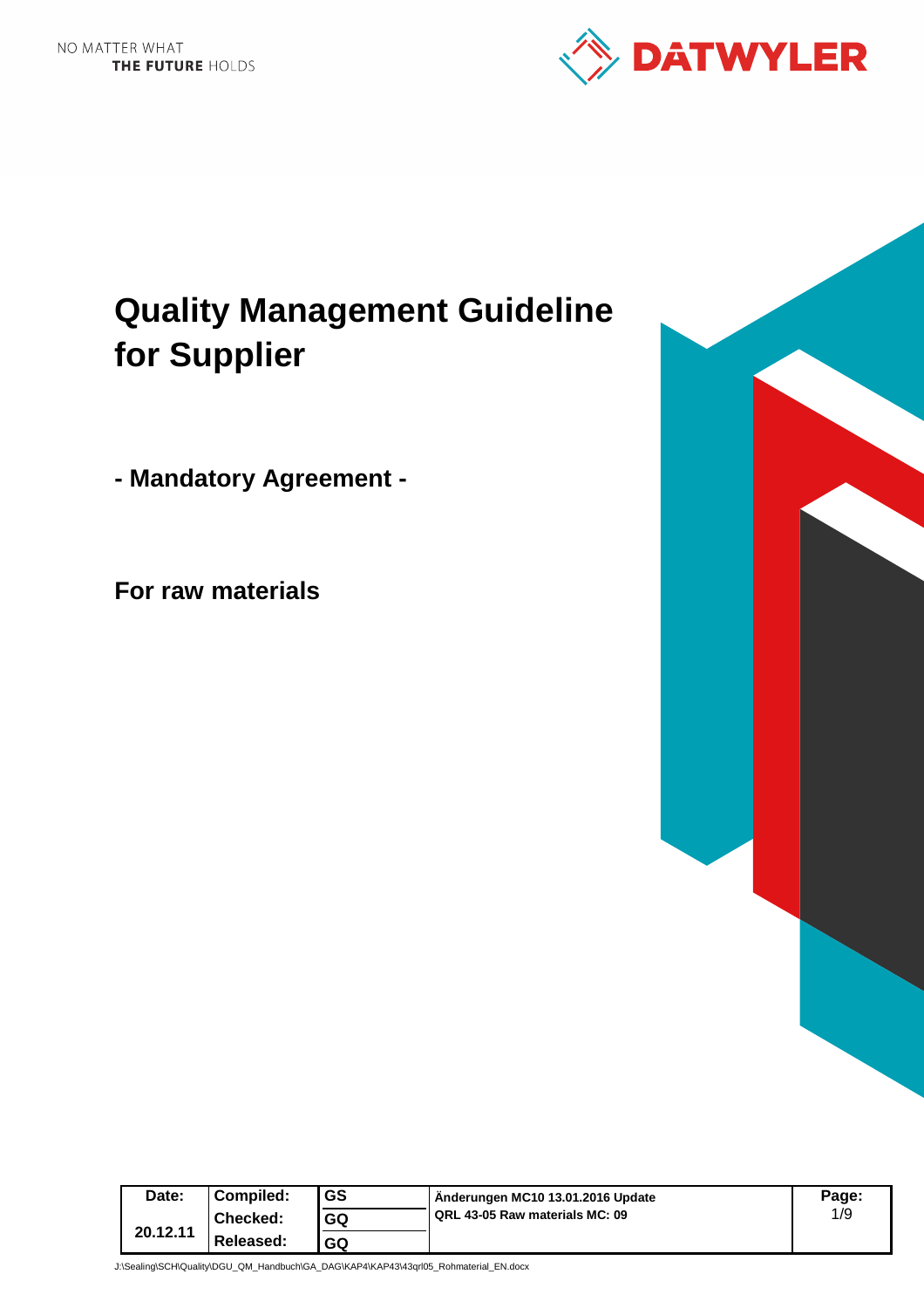

## **Content**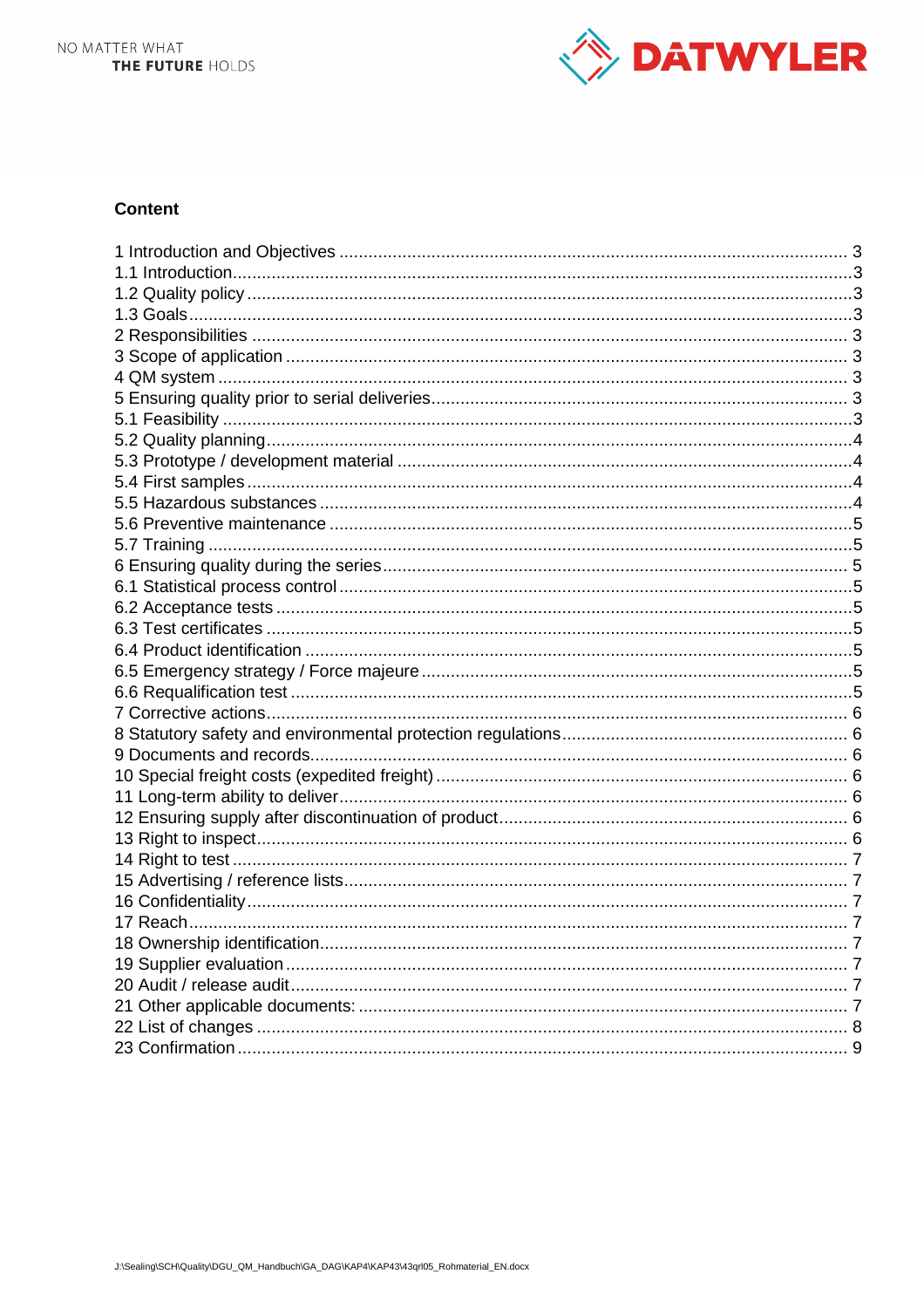

## **1 Introduction and Objectives**

#### **1.1 Introduction**

We, Datwyler Division Sealing Solutions ("Datwyler"), must meet the very high expectations of our customers. Suppliers play a very important part in supporting us with this objective.

The quality of our products is mainly dependent on the quality of the products and components which we buy in. Our objective is therefore only to buy in quality products with an above-average cost-to-benefit ratio.

In order to achieve this objective, it is essential for our suppliers to have an effective quality management system in place. This binding documentation is the basis for our cooperation. The QM Agreement comprises the mandatory stipulations in this document together with further individual agreements which may be stipulated separately as required.

This quality guideline is a component of every purchase contract for products which undergo further processing by us or which are sold through us.

## **1.2 Quality policy**

The quality policy is an element of Datwyler's overall strategy.

## **1.3 Goals**

Our goal is to be the benchmark leader as regards quality, costs, readiness to deliver and customer focus. We consistently pursue the implementation of the 'zero defects' objective, in order to comply 100% with delivery deadlines and quantities supplied. This also includes continuous improvement by our suppliers.

## **2 Responsibilities**

The Purchasing Department for the individual Datwyler factories is the responsible contact partner for suppliers. They have the competency to negotiate in respect of inquiries, agreements and concluded contracts.

#### **3 Scope of application**

This quality guideline is applicable to the entire supply chain of Datwyler.

#### **4 QM system**

Our QM system meets the actual requirements of DIN EN ISO 9001. The supplier is responsible for developing, implementing and maintaining an appropriate quality management system. We reserve the right to verify this system by means of audits. The supplier shall grant Datwyler (and also, with the agreement of Datwyler, the latter's customers) access to all operating facilities, test centers, stores and adjacent areas, and shall allow said parties to inspect all documents relevant to quality. Necessary and appropriate restrictions on the part of the supplier in order to protect his business secrets shall be accepted for this purpose.

## **5 Ensuring quality prior to serial deliveries**

#### **5.1 Feasibility**

Before concluding a contract, the supplier verifies whether the requested product can be produced and delivered in the required quality and quantity, adhering to specified deadline(s).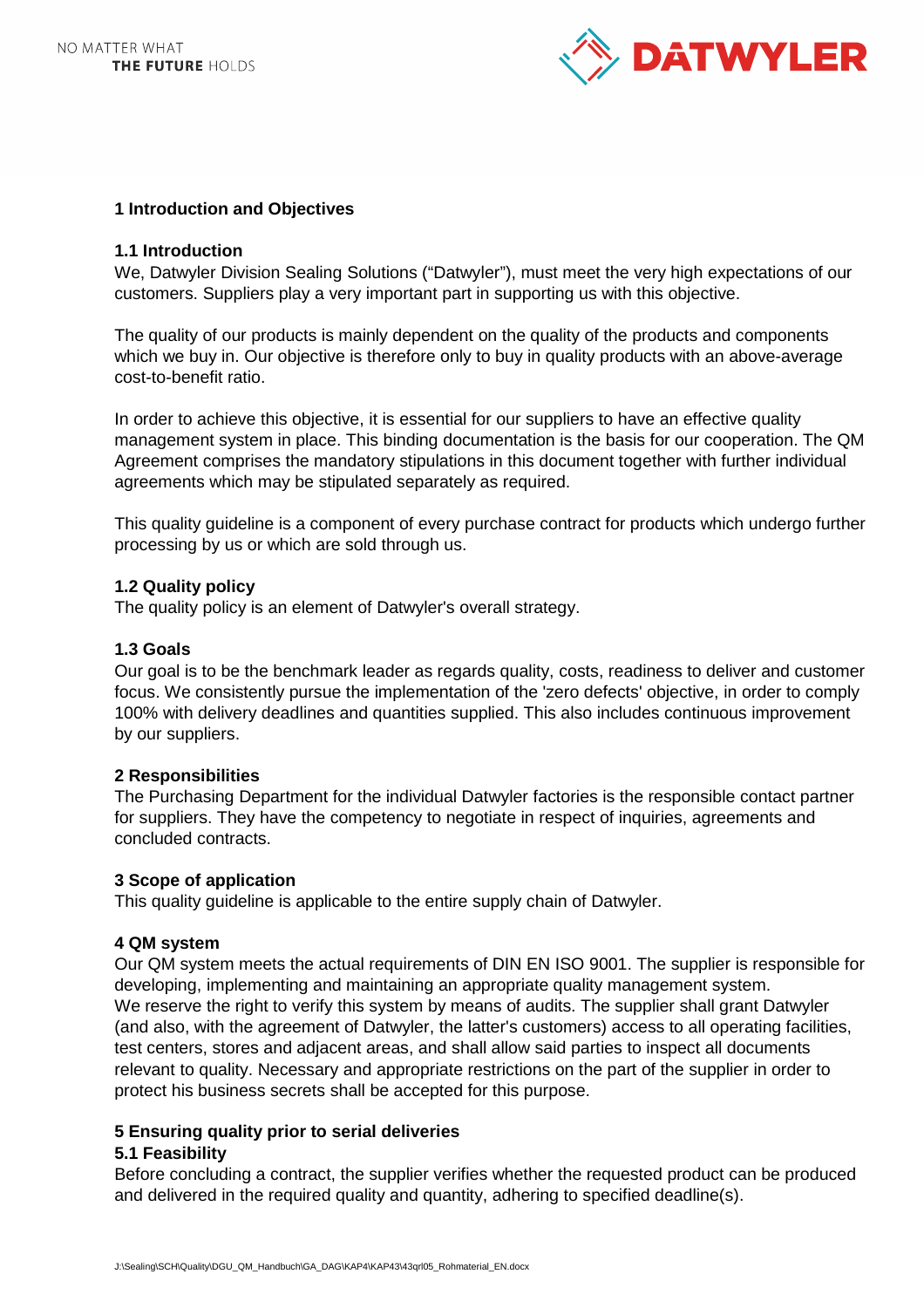

It is the supplier's obligation to discuss unclear requirements with Dätwyler's Purchasing Department in advance and to obtain any additional information that may be needed. This also includes the definition and handling of critical and significant product features.

If corrections to the specifications are required due to the analysis of ability to manufacture, Purchasing must also be informed. Changes must be in the written form and must be agreed in advance by Datwyler.

## **5.2 Quality planning**

The quality of products is critically determined during their development. It is therefore necessary for the supplier to apply appropriate preventive methods of quality planning at the development stage. The measures should include these elements:

- FMEA for design and processes
- Test planning
- Planning of test equipment
- Planning of processes and operational equipment
- Packaging and cleanness

## **5.3 Prototype / development material**

The manufacturing processes for prototype / development materials may vary from the manufacturing process planned for the series. These alternative processes must be agreed with Datwyler. The required documentation may be taken from our prototype and development orders, and it must be delivered together with the parts, without a request to do so, and must be sent to the Purchasing Department in advance by fax or e-mail.

#### **5.4 First samples**

As a general rule, first samples are always required prior to series manufacture. First samples are those samples (of products or materials) which were produced with series equipment, under series conditions and with the staff envisaged for series production. They are used to prove, prior to series deliveries, that the quality requirements are met.

First samples are required for new or modified products, with information regarding the numbers required and the date of receipt. All quality features agreed in the specification must be taken into account for this purpose.

Sampling must be carried out according to the production process and product release procedure as per PPAP Level 3, unless agreed otherwise in writing. The relevant material entries in IMDS must be added to the sampling documents.

Regulations governing when a sampling process must be carried out are stated in VDA Volume 2, or in separate individual agreements.

After an interruption of more than 12 months to parts deliveries, a new first sampling / requalification test is required.

#### **5.5 Hazardous substances**

Prior to the first delivery of hazardous substances, the relevant safety datasheets must be sent to Datwyler's Purchasing Department without a request to do so.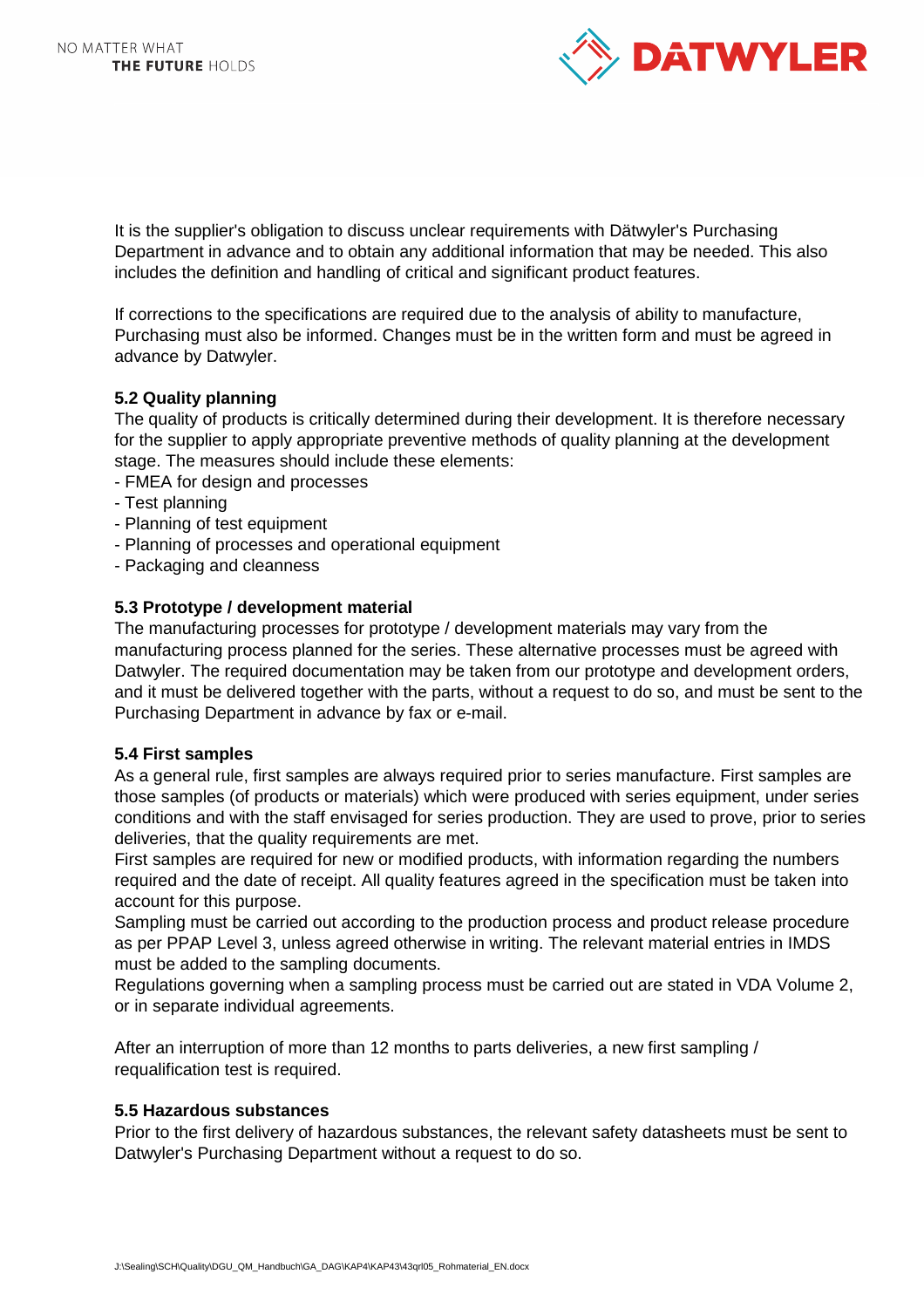

## **5.6 Preventive maintenance**

The supplier must prove that he has a system for preventive maintenance.

## **5.7 Training**

The supplier's employees must be qualified for the tasks to be performed. The supplier must ensure this by appropriate internal or external training. The training must be documented and such documentation must be presented on request.

## **6 Ensuring quality during the series**

## **6.1 Statistical process control**

Statistical Process Control (SPC) is used as a process-based control instrument to identify deviations from the process at an early stage and to intervene to correct the process before faulty products are manufactured.

Datwyler is entitled to inspect these records at any time on request.

## **6.2 Acceptance tests**

For features where a process cannot be used, the supplier must conduct suitable quantitative and/or qualitative acceptance tests so that fault-free products can be guaranteed. This must be documented at Datwyler's request.

## **6.3 Test certificates**

We basically reserve the right to request one acceptance test certificate as per DIN EN 10204, 3.1 per delivery, in which the critical and significant product features must be confirmed. This certificate must include the setpoints, their tolerances and the actual values determined. The product features to be confirmed and the number of measured values must be agreed with Datwyler's Purchasing Department.

## **6.4 Product identification**

Separate labels that fulfill certain criteria must be used to identify the packaging units. The requirements for suitable traceability must be taken into account for this purpose. If an error is identified, traceability and clear demarcation of potentially defective parts/batches must be guaranteed.

#### **6.5 Emergency strategy / Force majeure**

The supplier's system must be equipped so that an emergency strategy can be launched if a delivery bottleneck should occur. The emergency plan must be submitted to Datwyler's Purchasing Department on request.

If there is a risk of production shutdowns at Datwyler or at our customers' works due to the delivery of products which do not conform to the specifications, the supplier must liaise with Datwyler to remedy the situation by suitable immediate measures for which the supplier is responsible (spare parts deliveries, sorting work/reworking, special shifts, express transport, etc).

The supplier is responsible for ensuring that series deliveries are not interrupted under any circumstances. He shall also continue to be able to deliver in case of force majeure by means of any safety reserve stock that may be required.

## **6.6 Requalification test**

Changes to the product or the process chain which are relevant to Datwyler require the written agreement of Datwyler.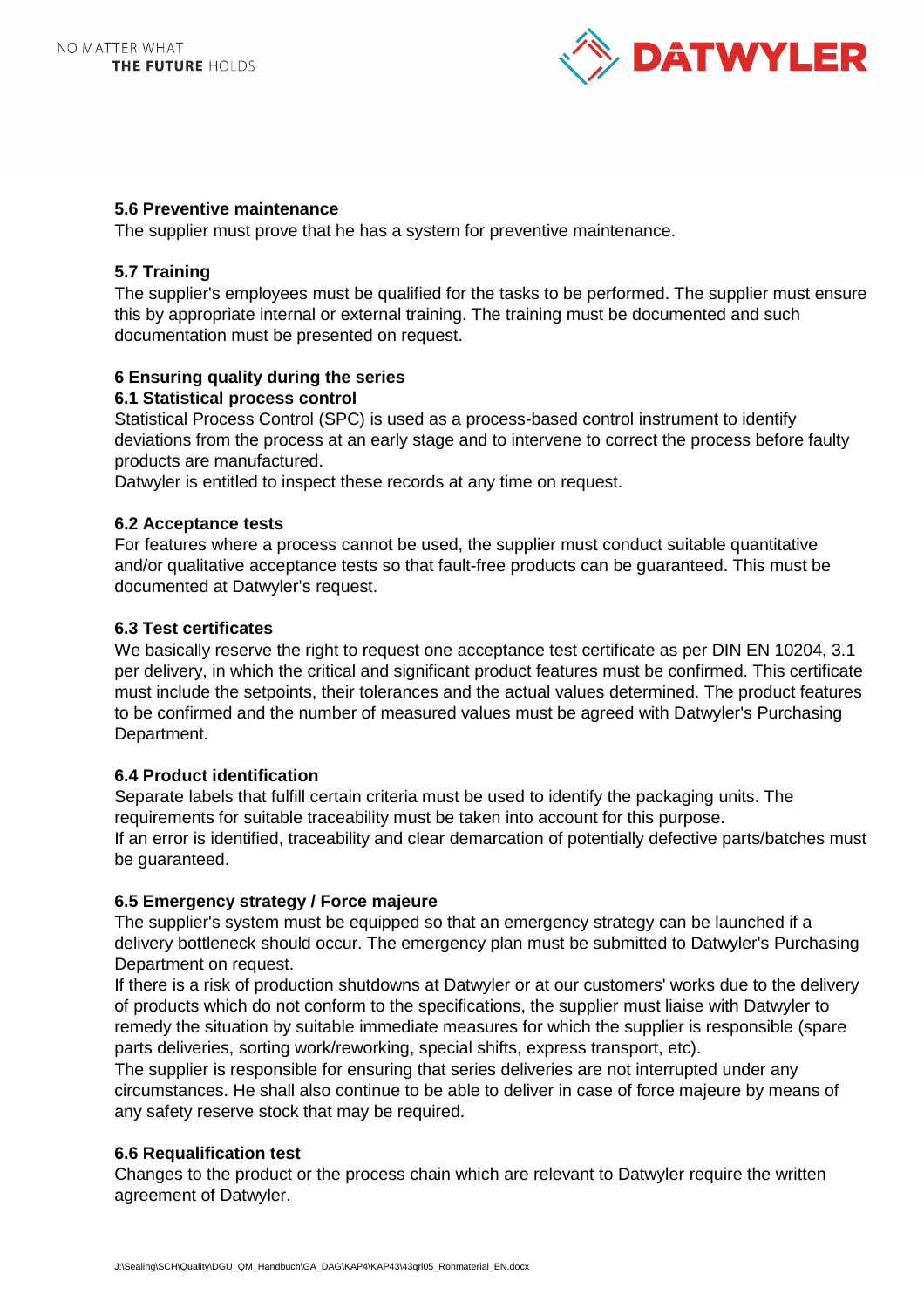

This relates to:

- a) changes to production processes and sequences
- b) changes to test procedures and equipment
- c) transfer of production locations

These changes must be notified to Datwyler in good time before the planned change, so that the resultant measures to achieve a release can be jointly coordinated. The following information must be provided in advance in such cases:

- risk assessment for the process change
- proof that the process sequences are ensured throughout the process chain.

## **7 Corrective actions**

Datwyler expects its suppliers to track target variables for key processes in production and administration, and to have plans of action to attain these targets available.

In case of complaints, we expect a first written presentation of the immediate measures within 24 hours, with a final statement on the causes of the errors and the measures to correct and halt them after ten working days. Documentation is based on the 8D method.

If the supplier cannot provide a complete 8D report within this period, he must give notification of this and must provide a well-founded interim report with a planned completion date.

## **8 Statutory safety and environmental protection regulations**

A process must be applied to ensure compliance with all relevant statutory safety and environmental regulations. Proof must be furnished by appropriate certificates or declarations of conformity.

Also the Datwyler Code of Conduct for suppliers has to be signed. It can be furnished upon request from Purchasing and is mandatory for all suppliers of Datwyler.

#### **9 Documents and records**

Safekeeping of documents and records must be regulated in writing and agreed with Datwyler's Purchasing Department.

#### **10 Special freight costs (expedited freight)**

The supplier undertakes to record all special freight costs and to present these records on request. The special freight costs for his subcontractors must also be taken into account.

#### **11 Long-term ability to deliver**

The supplier must ensure that raw materials used for products are available in the same quality and execution for as long as Datwyler requires. Changes must be notified at least 6 months in advance and must be approved in writing by Datwyler.

#### **12 Ensuring supply after discontinuation of product**

If the supplier discontinues the product supplied to Datwyler, the possibility of forming a final stock must be provided. The quantity required for this purpose shall be specified and released for production by Datwyler.

#### **13 Right to inspect**

Datwyler shall be entitled to ascertain the progress of work on any relevant order in the supplier's production facility within normal business hours, after notification.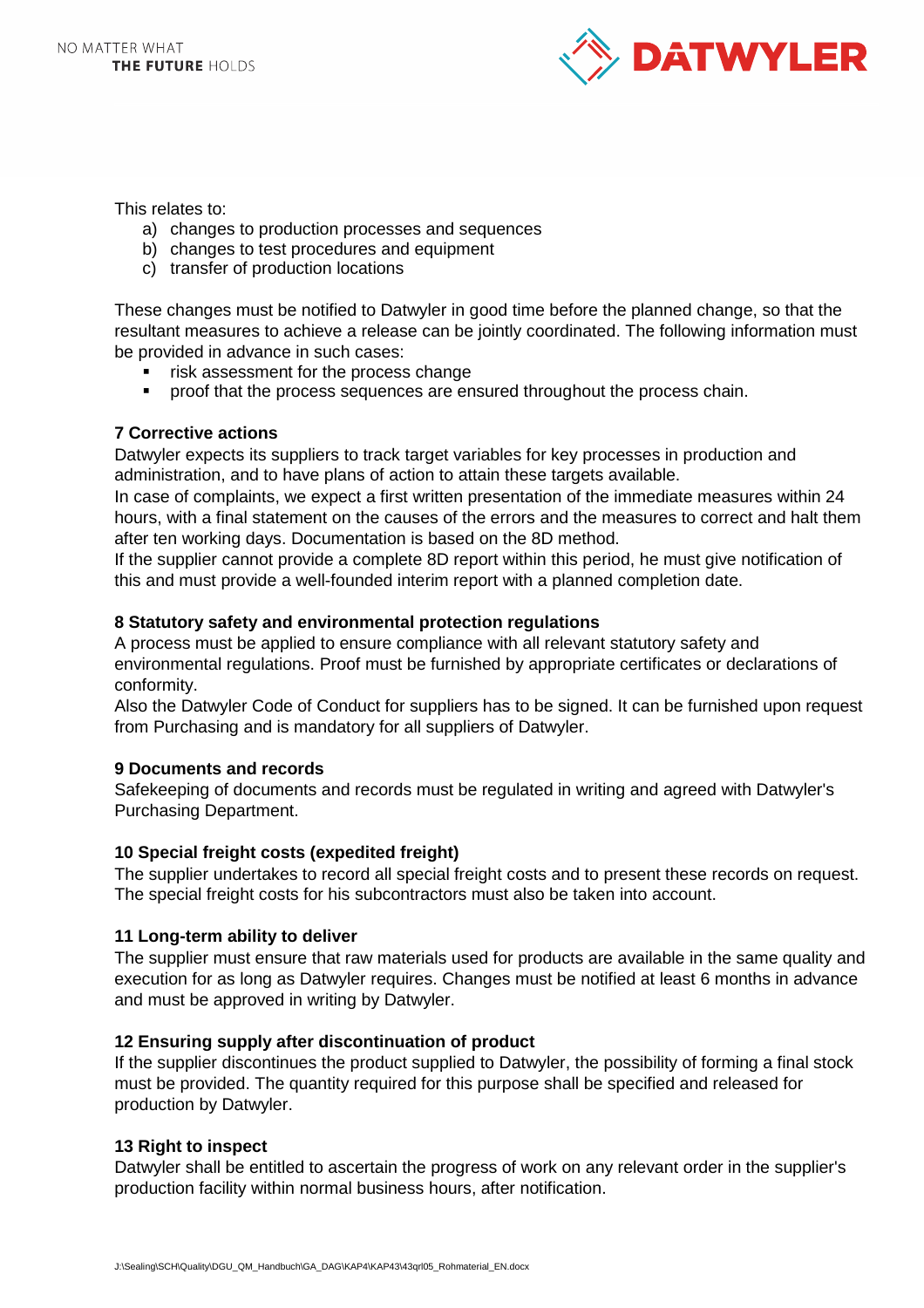

#### **14 Right to test**

Datwyler reserves the right to verify all agreed and contractually arranged points, and may also do so on site if necessary.

## **15 Advertising / reference lists**

The supplier must treat all information as confidential and may only refer to the business relationship with ourselves in advertising materials and reference lists with our written consent.

## **16 Confidentiality**

The supplier must treat all 'information' regarding the joint business relationship as confidential when the order is transmitted.

## **17 Reach**

The supplier guarantees that products ordered by us have a REACH registration if necessary.

## **18 Ownership identification**

All operating equipment which is required by the supplier to perform the service and which is in his possession but is owned by Datwyler must be clearly and permanently identified as such.

## **19 Supplier evaluation**

All main suppliers are evaluated at least once per year.

The result of such evaluation shall be notified to the supplier in writing, in order to indicate improvement potentials.

The evaluation will be done with numbers, 0 (very bad) to 6 (very good). Based on the result (average) the suppliers are classified in "A", "B"and "C"supplier.

If the supplier is classified in B, the supplier will do continuous improvements for each category. Responsible is the procurement SCH. Weak points must be clearly defined and discussed with the supplier.

A "C" evaluation is an unacceptable situation. Datwyler will ask the supplier to develop appropriate actions which the supplier has to explain during a meeting. The implemented improvements will reviewed during an audit at supplier's site. If the result is still negative (< 80%), Datwyler will plan wind-down process with the goal to end the business relationship.

## **20 Audit / release audit**

Before the start of series delivery Datwyler may conduct a release audit. During delivery at random intervals Datwyler may repeat audits to ensure sustainable quality standards. Suppliers who are evaluated with less than 80% overall result must submit a written plan of actions to Datwyler's Purchasing Department within two weeks. Datwyler reserves the right to verify the implementation and effectiveness of the measures by means of audits.

#### **21 Other applicable documents:**

- DIN EN ISO 9001
- ISO 14001 / OHSAS 18001

For all standards mentioned the latest edition is valid.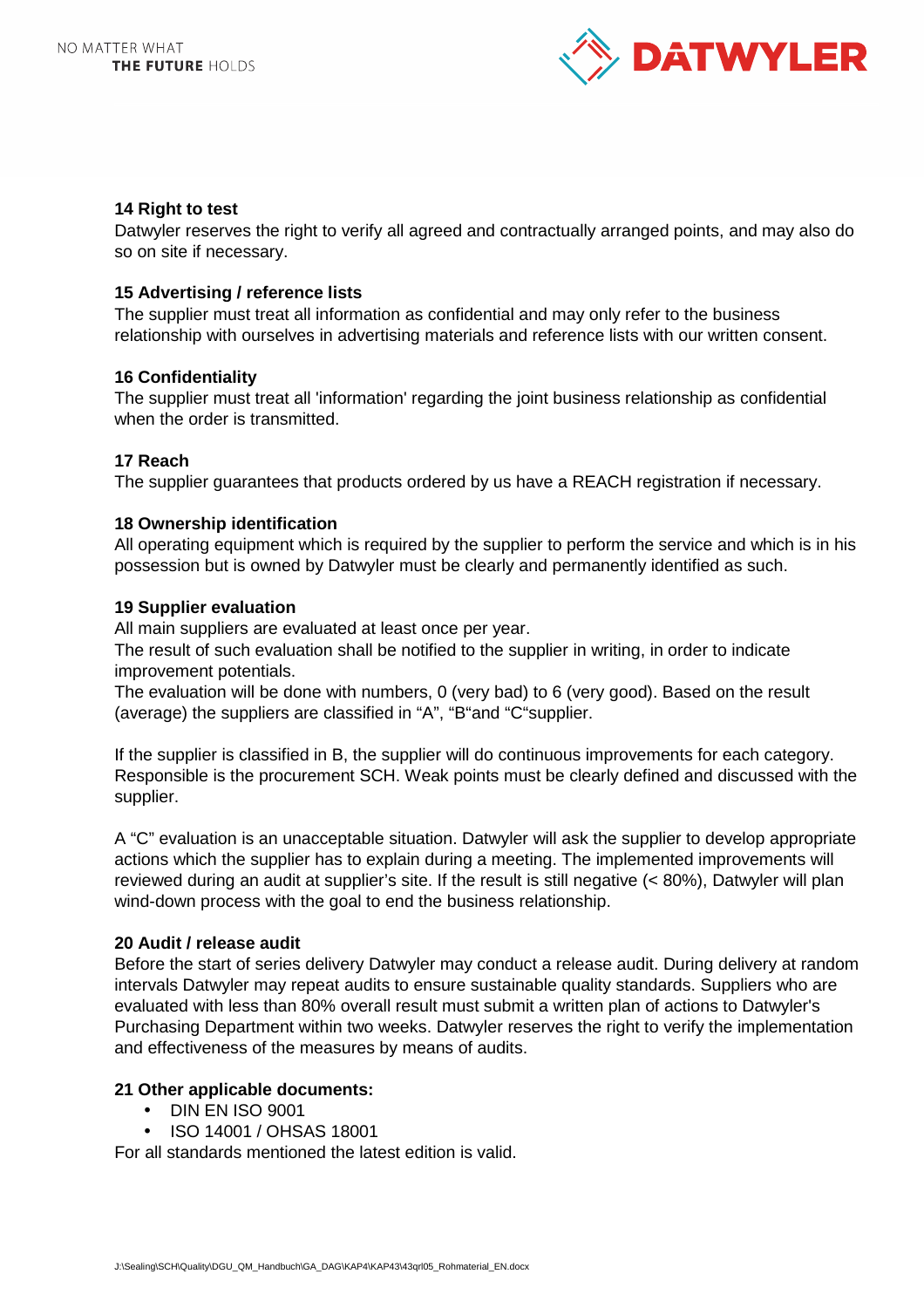

## **22 List of changes**

| <b>Date</b>   | <b>Index</b>     | <b>Description of change</b>                |  |  |
|---------------|------------------|---------------------------------------------|--|--|
| 25. Jan. 2011 | MC07             | Addition with OHSAS 18001                   |  |  |
| 20. Dec. 2011 | MC <sub>08</sub> | Re-branding $\rightarrow$ Change of name to |  |  |
|               |                  | <b>Datwyler Division Sealing</b>            |  |  |
|               |                  | Technologies                                |  |  |
| 30.04.2013    | MC <sub>09</sub> | Adjustment in 6.7 Requalification test      |  |  |
|               |                  | / 7. Corrective actions / 19. Supplier      |  |  |
|               |                  | evaluation / 1.1 Change name in             |  |  |
|               |                  | Sealing Solutions / Confirmation            |  |  |
| 08. Dec 2015  | <b>MC10</b>      | Revision and copy in DSS standard           |  |  |
|               |                  | report template.                            |  |  |
|               |                  |                                             |  |  |
|               |                  |                                             |  |  |
|               |                  |                                             |  |  |
|               |                  |                                             |  |  |